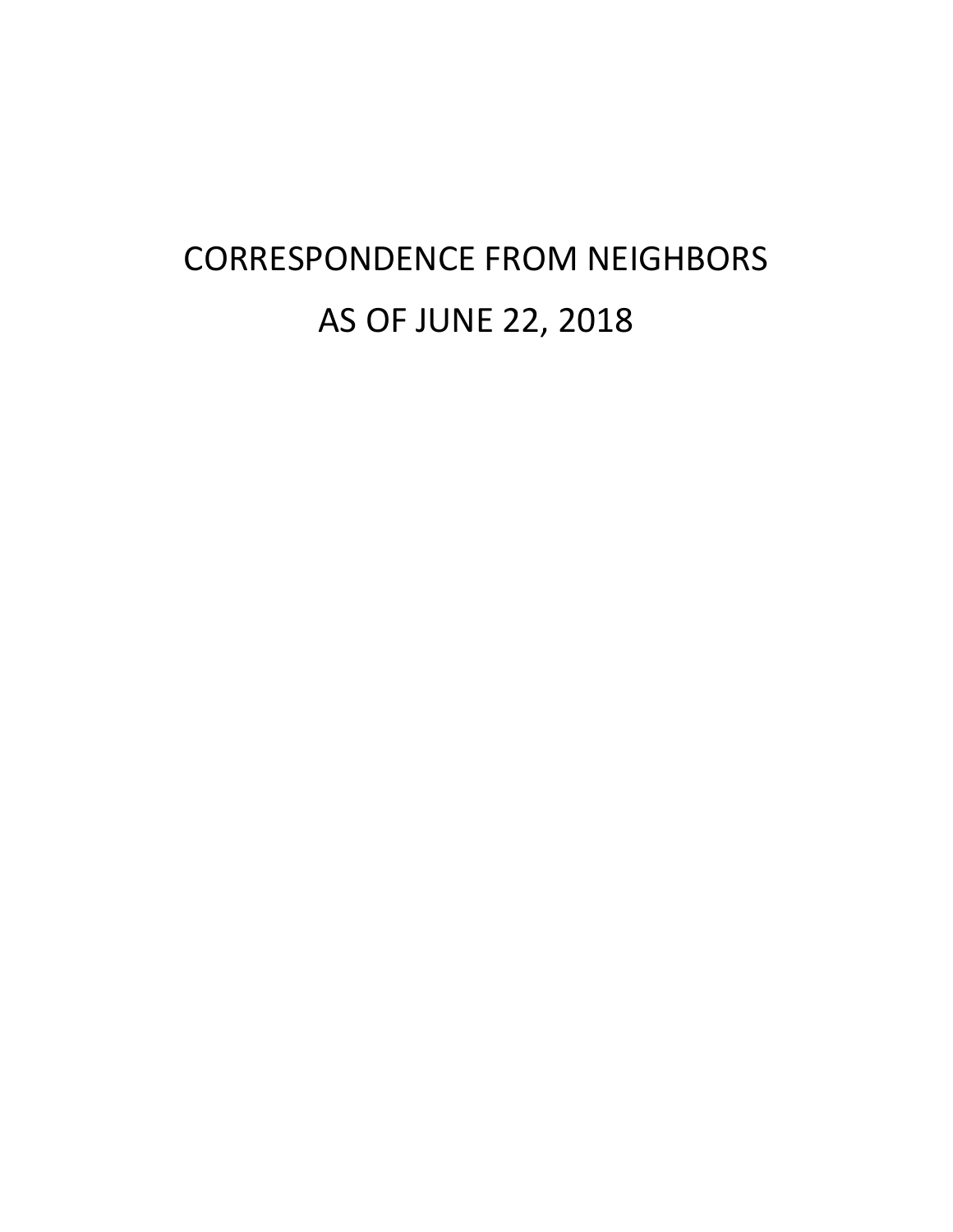| From:               | Jeff Ryckaert                                       |
|---------------------|-----------------------------------------------------|
| To:                 | Daniel Nakahara                                     |
| Subject:            | Deerfield Neighbors Letter to IHDA                  |
| Date:               | Thursday, June 21, 2018 9:00:01 AM                  |
| <b>Attachments:</b> | DNRZ letter to IHDA re Zion Woods April 12 2018.pdf |

**From:** Chris Canning <canningchris@comcast.net> **Sent:** Thursday, April 12, 2018 1:36 PM **To:** Jeff Ryckaert <jryckaert@deerfield.il.us> **Subject:** Deerfield Neighbors Letter to IHDA

Dear Jeff,

My clients asked that I send you a copy of the letter I have sent to the IHDA regarding the Zion Woods development. My clients ask that you share the letter with the Plan Commission and the Village Board when the Zion Woods matter heard again. Thank you for your assistance with this request.

Chris Canning

Christopher S. Canning, Esq. **Canning & Canning LLC** 1000 Skokie Boulevard Suite 355 Wilmette, Illinois 60091 Bus: (847) 853-7040 Fax: (847) 512-0936 Cell: (312) 608-8307

To ensure compliance with Treasury Regulations (31 CFR Part 10, Sec. 10.35), we inform you that any tax advice contained in this correspondence was not intended or written by us to be used, and cannot be used by you or anyone else, for the purpose of avoiding penalties imposed by the Internal Revenue Code.

NOTE: This e-mail is from a law firm, Canning & Canning LLC, and is intended solely for the use of the individual(s) to whom it is addressed. If you believe you received this e-mail in error, please notify the sender immediately, delete the e-mail from your computer and do not copy or disclose it to anyone else. If you are not an existing client of Canning & Canning, do not construe anything in this e-mail to make you a client unless it contains a specific statement to that effect and do not disclose anything to Canning & Canning in reply that you expect it to hold in confidence. If you properly received this e-mail as a client, co-counsel or retained expert of Canning & Canning, you should maintain its contents in confidence in order to preserve the attorney-client or work product privilege that may be available to protect confidentiality.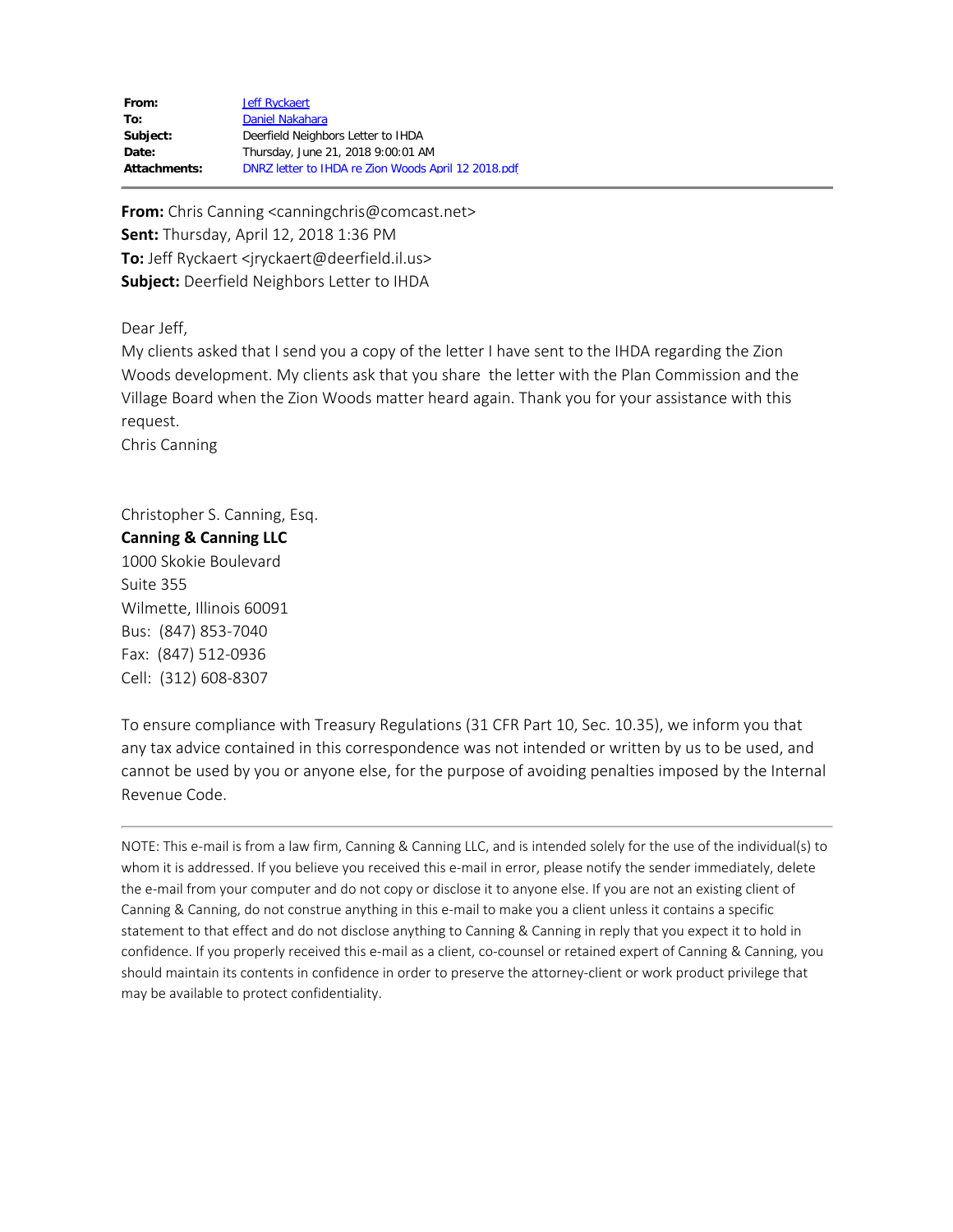# **CANNING & CANNING LLC 1000 SKOKIE BOULEVARD, SUITE 355 WILMETTE,ILLINOIS 60091 (847) 853-7042 - FAX**

CHRISTOPHER S. CANNING DIRECT DIAL NUMBER (847) 853-7040 canningchris@comcast.net

April 12, 2018

## **VIA EMAIL**

King Harris Chairman, Illinois Housing Development Authority c/o Christine H. Moran 111 E. Wacker, Suite 1000 Chicago, Illinois 60601

## **RE: 11196 – Zion Woods**

Dear Chairman Harris and members of the Board of Directors:

I am writing this letter on behalf of my clients, Deerfield Residents for Responsible Zoning, in opposition to the proposed Zion Woods project located at 10 East Deerfield Road in Deerfield, Illinois. It is my understanding that this matter will be considered at your upcoming Board meeting.

My clients are opposed to this project for a variety of reasons, but primarily the unprecedented request to rezone the Zion Evangelical Lutheran Church's property. At its most fundament level the developer's plan for the Zion Woods project would destroy the integrity of Deerfield Comprehensive Plan and Zoning Ordinance. Currently the property is zoned R-1 (Single Family) and the development team is requesting to rezone the property to R-5 (Multi-Family). The Zion property has been zoned R-1, the lowest single-family density possible, ever since the church was established. My clients and other homeowners purchased their homes, and have continued to live in them, in many instances more than 35 years, in reliance on that zoning. Their reasonable expectation, based on the Village's Comprehensive Plan and Zoning Ordinance, was that if the church's property were ever developed, it would continue to be an institutional use or would become single-family homes like the adjoining neighborhood. To now propose housing for 25 families in two multi-family apartment building where, under the adjoining R-1 zoning, only 5 or 6 families in single family homes likely would be possible, significantly impacts the essential character of the adjoining Deerfield neighborhood.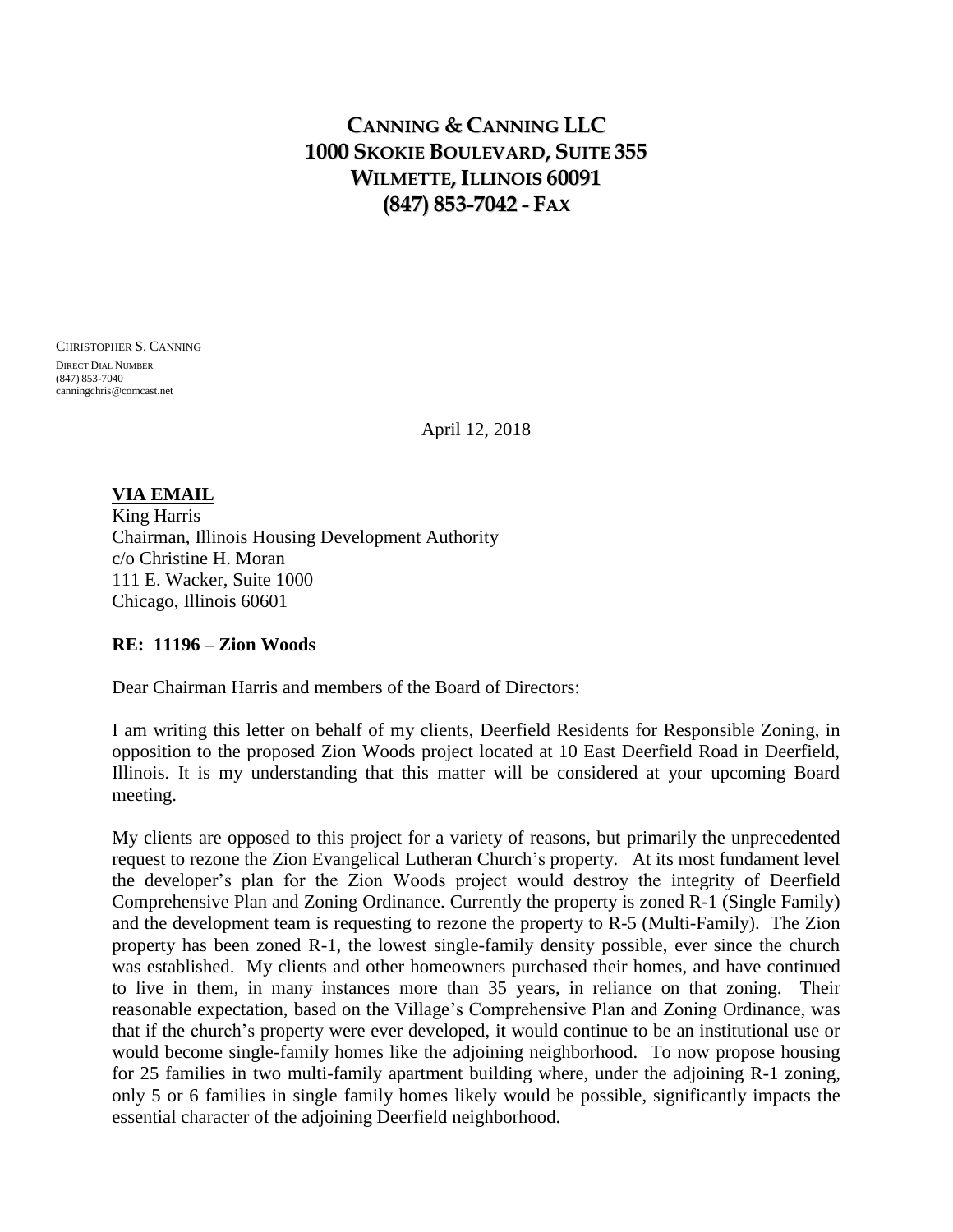April 12, 2018 Page 2

In the coming months, my clients will be asking the Deerfield Plan Commission and Village Board to deny the Zion Woods project. They also ask that you deny the developers' application to provide funding for that project. Before each of these boards and your agency, my clients ask the each entity focus on the fundamental zoning at issue that has been relied on by Deerfield residents for decades and how that zoning will be turned on its head if the application is granted.

On its face, the Zion Woods proposed development fails to comply with both Deerfield's October, 2004 Comprehensive Plan and its Planned Unit Development Ordinance. Figure 2.1 of the Comprehensive Plan "Existing Land Use Map" identifies the Zion Church property as an existing institutional use. In Figure 3.1 identifying "future" uses throughout the Village (as updated though May 23, 2017), the Zion Church parcel remains an institutional use. This institutional use abutted a residential neighborhood. The Comprehensive Plan describes residential neighborhoods in Deerfield as "among the community's greatest assets." (Comp. Plan Sec. 2.4). The Plan specifically states: "Quality construction, low average density, and small scale development in the residential area are seen as important factors which should be preserved in older neighborhoods and created in new ones." (Comp. Plan Sec. 2.4). The proposed Zion Wood development achieves none of these goals and threatens the viability of the neighborhood.

With respect to Deerfield's Community Vision, the Comprehensive Plan sets forth a specific vision that must be considered when assessing the Zion Woods development. The Plan states: *Deerfield is a beautiful, friendly, livable and safe community where people know each other and all age groups work collaboratively with Village government. Superlative schools, municipal services and infrastructure attract new families who become long-time residents. Stable residential neighborhoods, intertwined with open space, age gracefully, providing a varied housing stock that meets the needs of an increasingly diverse population. Residential neighborhoods are intertwined with open space and provide a varied housing stock. Deerfield has a strong sense of place with economically vibrant commercial areas and gathering places for residents. The spacious suburban character and the quiet atmosphere of Deerfield's residential neighborhoods are among the community's greatest assets. Deerfield's small town character, with its residential neighborhoods, outstanding schools and mix of compatible commercial and community uses maintains strong property values. (Emphasis added)*

With this as the Vision for the community, Deerfield's Comprehensive Plan recognizes generally the "need for affordable housing within the Village" and presumably balances that need with the specifically articulated Goal of the Plan to "Maintain the variety of the existing housing stock and supplement it in suitable locations with safe, well-constructed housing of a density\*, scale\* and character compatible with adjacent housing." (Emphasis added, asterisks in original). (Comp. Plan, Section 3.3, p. 29, a copy of which is attached as Exhibit A) In furtherance of this goal and to meet the Objective of maintaining "the desirability of Village neighborhoods," the Comprehensive Plan articulates a policy to "protect residential areas from incompatible uses through effective land use controls, proper screen and buffering."

90300\00057\506948.1 To achieve this goal, the Plan states an Objective to "accommodate new hosing in a manner that does not adversely impact the residential character of the Village." To achieve that Objective, the Plan sets forth two key policies: "Encourage only those developments which conform to the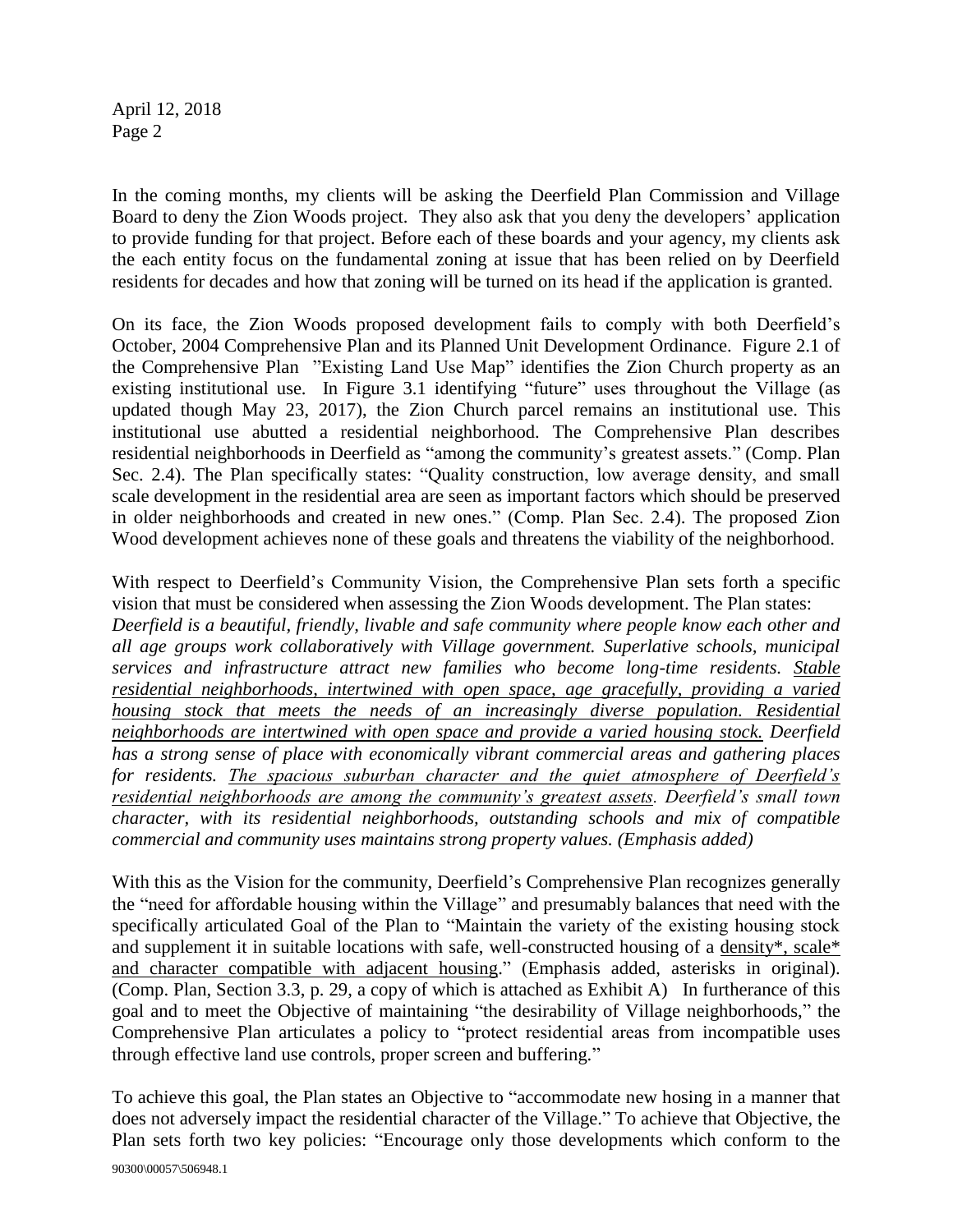April 12, 2018 Page 3

Land Use Map and which are thoughtfully designed with respect to traffic generation, traffic patterns, topographical and drainage conditions and small scale\* of existing developments" and " Encourage redevelopment that is designed to be compatible with adjacent development." The construction of two 33-foot tall buildings with 25 apartments can hardly said to be consistent "density, scale and character" of the "adjacent housing" -- single-family homes on half-acre lots. Moreover, the granting of any application by the Plan Commission or Village Board would amount to a utter failure "to protect residential areas from incompatible uses through effective land use controls" as called for in the Comprehensive Plan.

Aside from the Zion Woods project's failure to comply with the material and relevant aspects of the Comprehensive Plan, the plan also fails to meet the Planned Unit Development ("PUD") Ordinance adopted by the Village of Deerfield. Under that Ordinance, a PUD shall not be recommended for approval unless the Plan Commission makes six specific findings. (Article 12.01.) In the section dealing with "Effect on the Neighborhood," the Plan Commission must find that the PUD "will not be injurious to the use and enjoyment of other property." The density of the proposed project is plainly at odds with the density of the surrounding properties and, consequently, will be injurious to my clients' enjoyment and use of their property. The second part of that section provides that a PUD shall not "diminish or impair property values in the area in which it is to be located." (Article 12.01-E.2.) It is beyond question that constructing multi-family apartment buildings in such close proximity to the single-family homes will undoubtedly impair the value of those single-family homes. At the upcoming Plan Commission meeting, my clients will present evidence of how the proposed development has already diminished property values in the neighborhood.

My clients ask IDHA and will be asking the Plan Commission and Village Board in the coming months to deny the application. To fund this project or to grant the application will set an appalling precedent and demonstrate to Deerfield residents that they can no longer rely on wellestablished zoning decisions, rules and policies adopted over the last several decades. In short, funding this project or granting the application will call into question the integrity of Deerfield's Comprehensive Plan and Zoning Ordinance and make it much easier for the next developer to seek to change the single-family character of village neighborhoods. If this were to happen the Vision of the Community stated in the Comprehensive Plan will simply be hollow words on paper without any force of law or community consensus behind them.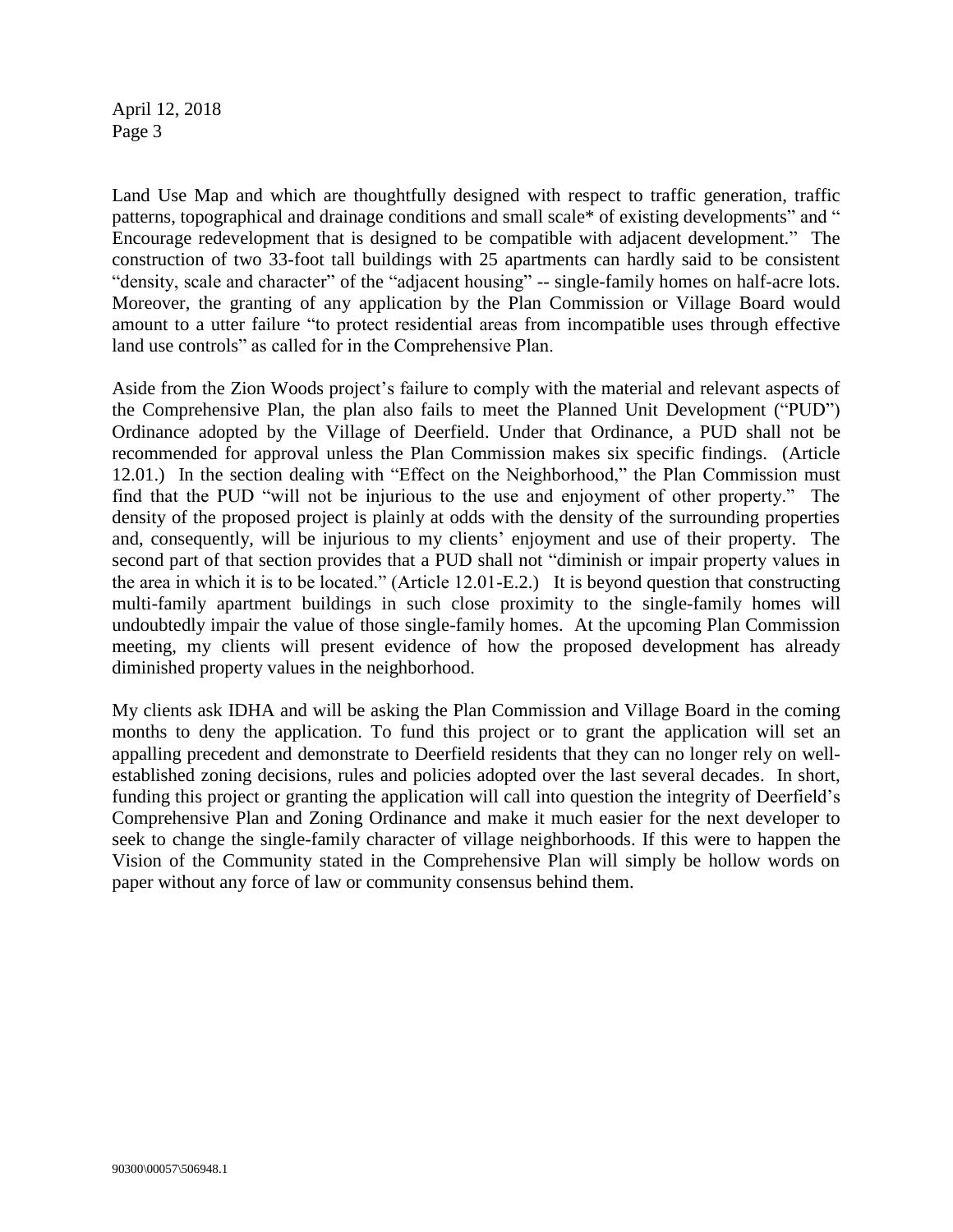April 12, 2018 Page 4

Should you have any questions, please do not hesitate to call or e-mail me at chris@canninglegal.com or contact me at 847-853-7040. Thank you for your consideration of my clients' request.

Very truly yours,

Rustoff flery

Christopher S. Canning

Cc: Deerfield Residents for Responsible Zoning Dan Nakahara and Jeff Ryckaert, Village of Deerfield Village of Deerfield Plan Commission Village of Deerfield Board of Trustees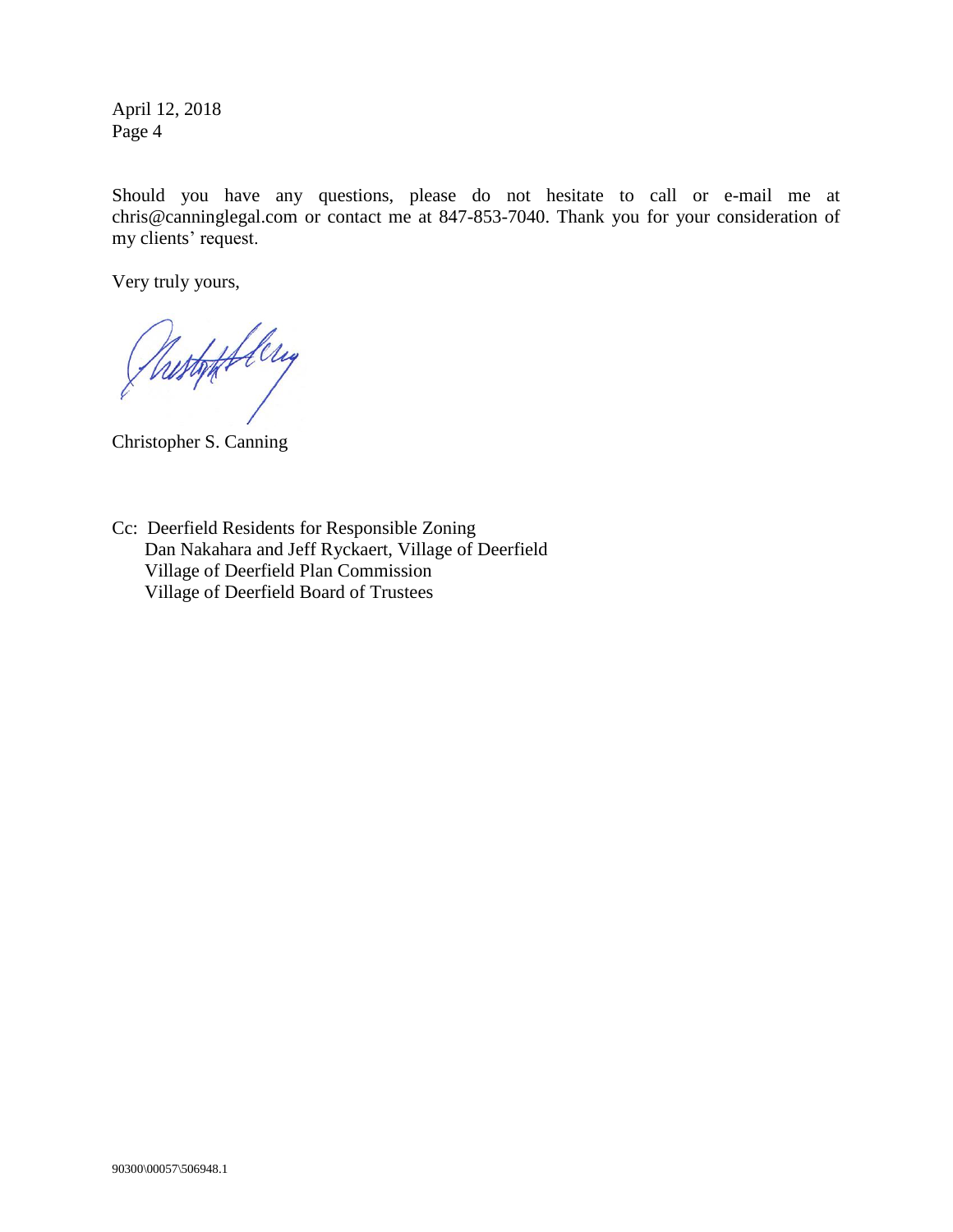

March 20, 2018

Daniel Nakahara **Village of Deerfield Associate Planner** 850 Waukegan Road Deerfield, Illinois 60015



Dear Mr. Nakahara,

The Villas of Highland Park received an email from a concerned resident regarding the proposed development of the property north of Zion Lutheran Church. As the management for The Villas, we were contacted to address their concerns about the proposed development.

Zion Luther Church is located between The Villas and Heather Road, with the canal (middle fork of the north branch of the Chicago River) located between The Villas property and the church's property. We are aware that the church's property floods from the canal when there is a heavy rain, but thankfully The Villas property never has. The Villas concern is that the contour or grading of the church's property will be changed during the development so that they stop flooding but will then cause The Villa's property to flood.

We need to be ensured that the flooding of The Villa's property will not occur if any changes are made with the church's property and request your assistance with this.

Please contact me with any issues, concerns, or questions you may have. We appreciate your understanding and cooperation in this matter.

Sincerely,

Debbien Dissen

Debbie Nissen **Property Manager** 

Cc: Joel Fontane Director of Community Development Highland Park, IL

Berkson & Sons, Ltd.

Realtor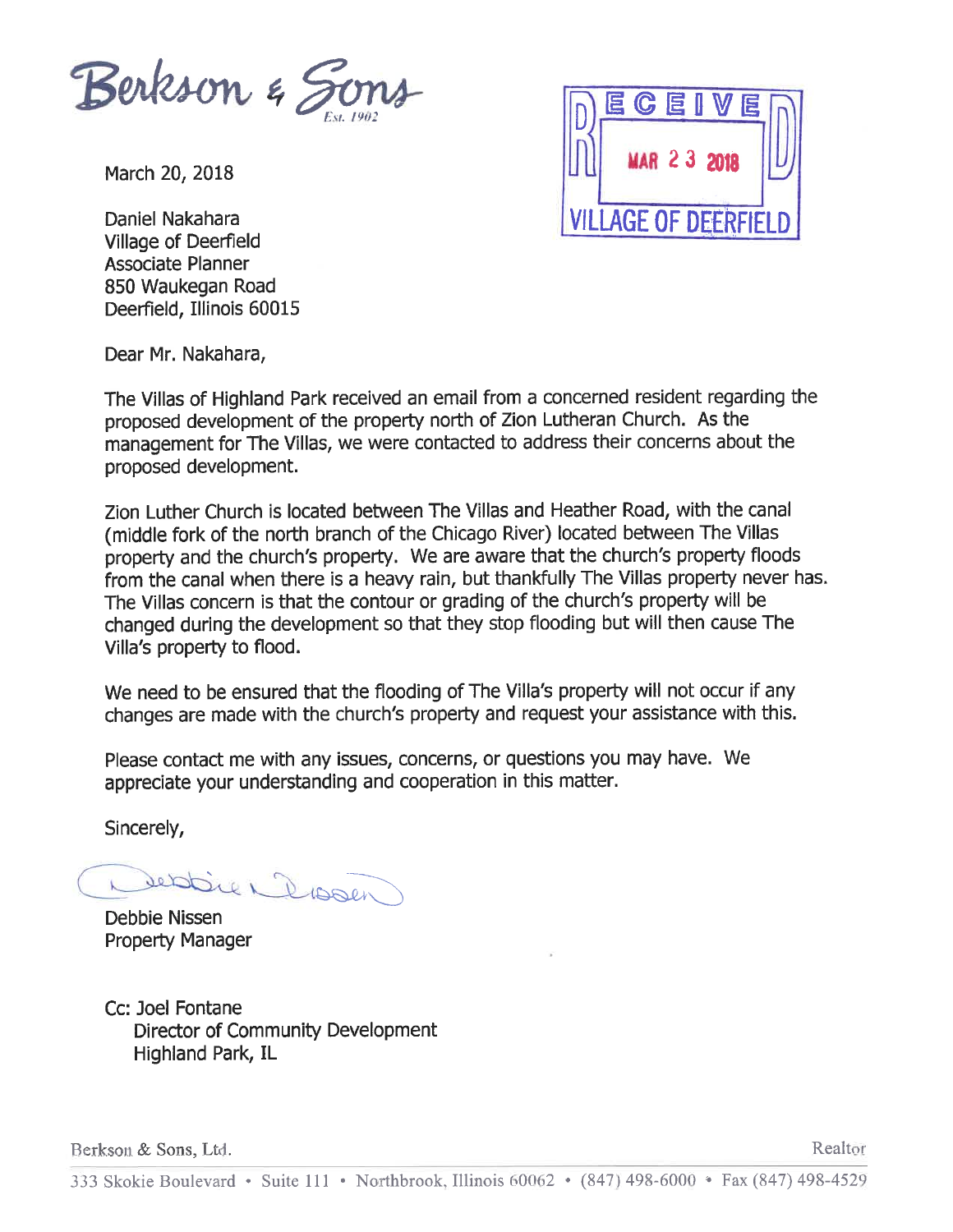| From:    | David Unger                                                                                        |
|----------|----------------------------------------------------------------------------------------------------|
| To:      | Daniel Nakahara                                                                                    |
| cc:      | Rebecca Soldwisch                                                                                  |
| Subject: | Please note our strong opposition to a multi unit development on the Zion Lutheran Church property |
| Date:    | Wednesday, May 16, 2018 6:41:24 AM                                                                 |
|          |                                                                                                    |

Dear Mr. Nakahara, Deerfield Planning Commission and Mayor Rosenthal,

We are writing in 2018, as we did in 2015 and again in 2017, to express our **vehement opposition** to the proposed construction for multi-unit housing by Zion Lutheran Church, located at 10 E. Deerfield Road.

This is the same letter - nothing has changed - if anything conditions have worsened. Maybe the applicant is hoping that people will forget or become complacent. We can only hope the Village will remain diligent in protecting its residents.

It is simple - we continue to feel that adding multi unit housing on land north of the church remains detrimental on many levels for our community . It still remains smack in the middle of the floodplain and will be a traffic juggernaut.

Our concerns for our neighborhood remain the same as every other time this project was proposed.

**Infrastructure is insufficient:** Preexisting issues regarding traffic along Deerfield Road (a vital east/west thoroughfare), and aging infrastructure servicing water, sewage and drainage needs would become further stressed if a zoning change were to be allowed for Zion to build multi-family housing on arable land not meant to support the density.

**Traffic Dangers:** Adding even the smallest amount of extra automobiles entering and exiting on Deerfield Road could increase traffic and create dangerous driving conditions. We still don't know the impact Elysian Way will have on traffic, any traffic study they present could not possibly show a clear and definitive picture of the impact the proposed project would have on traffic.

**Flood Impact:** Building in a floodplain is NEVER advisable. In early July 2017 – the entire village was impacted by just a few hours of rain that flooded streets, homes and caused infrastructure collapse due to downed trees. Storms like the one we experienced are becoming more common not less. In fact, this tract of land—which is well within the high risk flood zone—flooded all the way up to the parking lot of the church. I've seen the pictures a concerned neighbor posted to the Planning Commission, and I would advise that all on the commission take a serious look at them to consider what housing on that land would look like. We don't feel it is acceptable to gamble that Deerfield Road could end being closed to traffic like Lake Cook Road was last year until water receded . We believe Deerfield should adhere to the most basic principle of floodplain management "that development must not increase the flood hazard on other properties". Redrawing the floodway adjacent to this major roadway by decreasing arable land is very dangerous.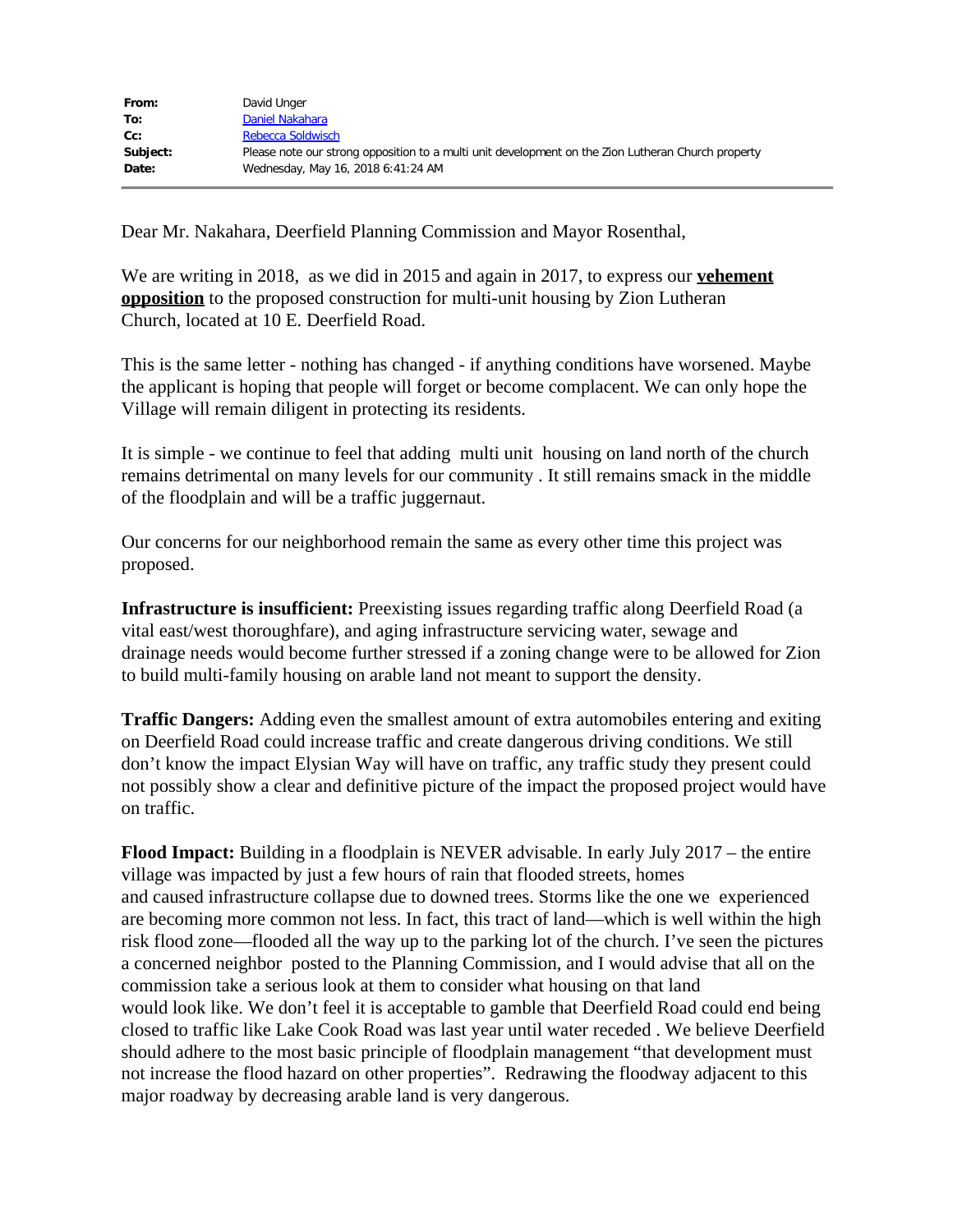**Home values**: the flooding along the river has already caused many homes in the floodplain to be devalued based on recent sales in the area. Any plans to shift the flooding will endanger more homes.

We are past understanding or admiring what the Zion congregation aims to create - their choice of location is still terribly, terribly flawed and puts dozens more at risk for the benefit of the few. We ask that you **not approve** the required zoning change for this site that would lead to degradation of the floodway, endanger users of Deerfield Road and its sidewalks, increase housing density, and upend decades of zoning enforcement.

Approval of this project will hasten our exit of the community.

Sincerely, David Unger and Rebecca Soldwisch 1009 Meadowbrook Lane

Do not take lightly small good deeds, for drops of water one by one, in time can fill a giant pot.  $\sim$  Patrul Rinpoche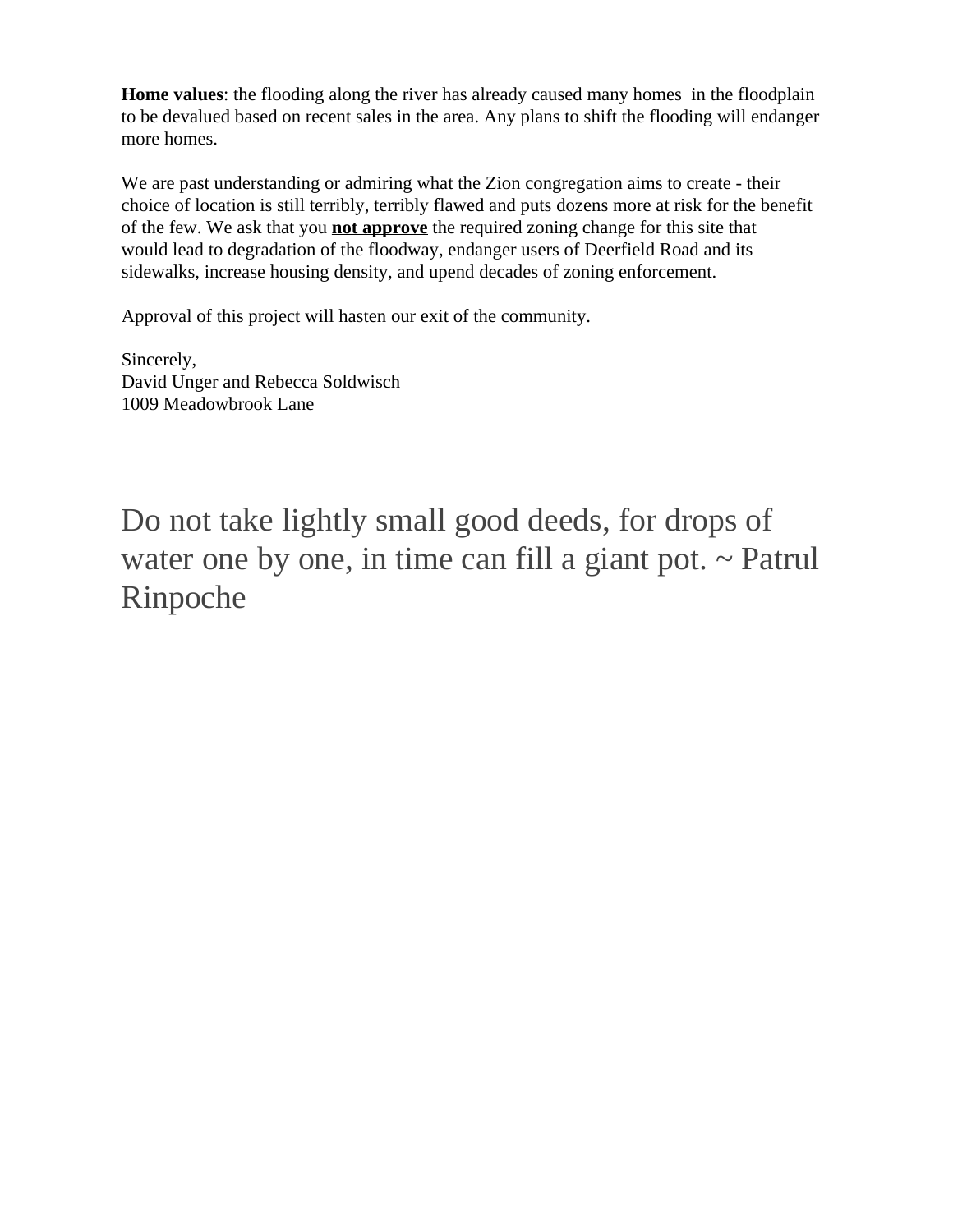| From:    | Michael Brandess                             |
|----------|----------------------------------------------|
| To:      | Daniel Nakahara                              |
| Subject: | Zion Lutheran Church - June 28, 2018 Meeting |
| Date:    | Wednesday, June 13, 2018 10:21:47 AM         |

Dan:

It was a pleasure speaking with you this morning. As I mentioned, my family and I live in the North East quadrant of Deerfield.

I just learned of the Zion Church's renewed effort to rezone part of its land for low income housing. I was at the hearing on this issue when it came up last and, in introducing myself to others present at the meeting, found that a number of the members of the church were not from Deerfield.

It is my assessment that most of my neighbors, who live near the church and would be affected by the rezoning, are against the proposal. We are not heartless people, but instead people who have endured increasing real estate taxes, cluttered classrooms, and battered roads.

At this point, my immediate concern is that the meeting, being held on a Thursday night before a holiday weekend, may drive down attendance from Deerfield residents. I would respectfully ask that the commission consider rescheduling the meeting to later in July when there is less of a risk that Deerfield residents would not be able to attend.

My thanks,

Michael Brandess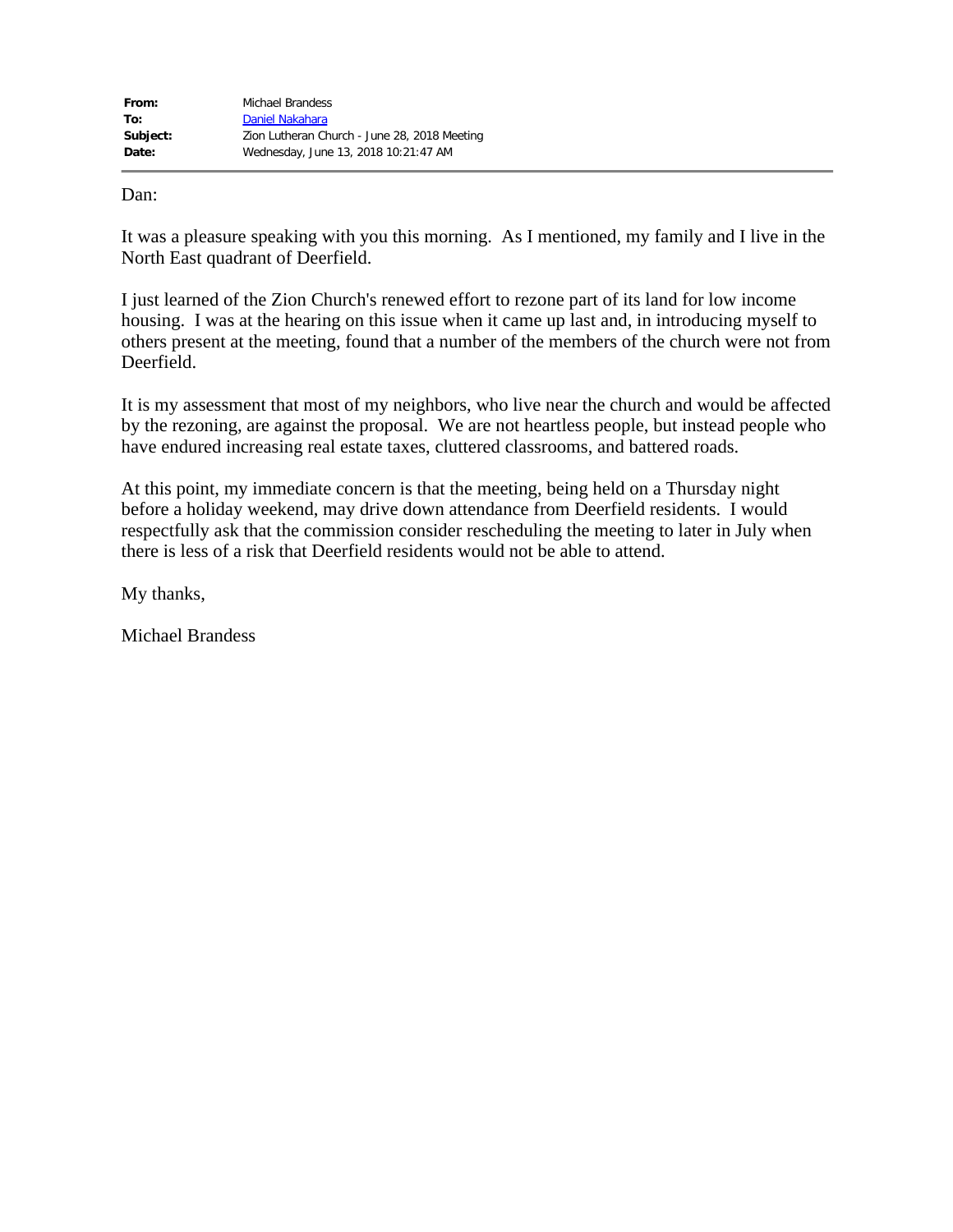I live on Standish Drive in Colony Point and very much object to the Zion Church proposal (again). It does not take into account the impact on taxes, traffic, water, etc. Not sure why a Church should be trying to drive any rezoning initiative without taking into account how the rest of the neighborhood is zoned around them.

Thanks, Yaniv Zilberman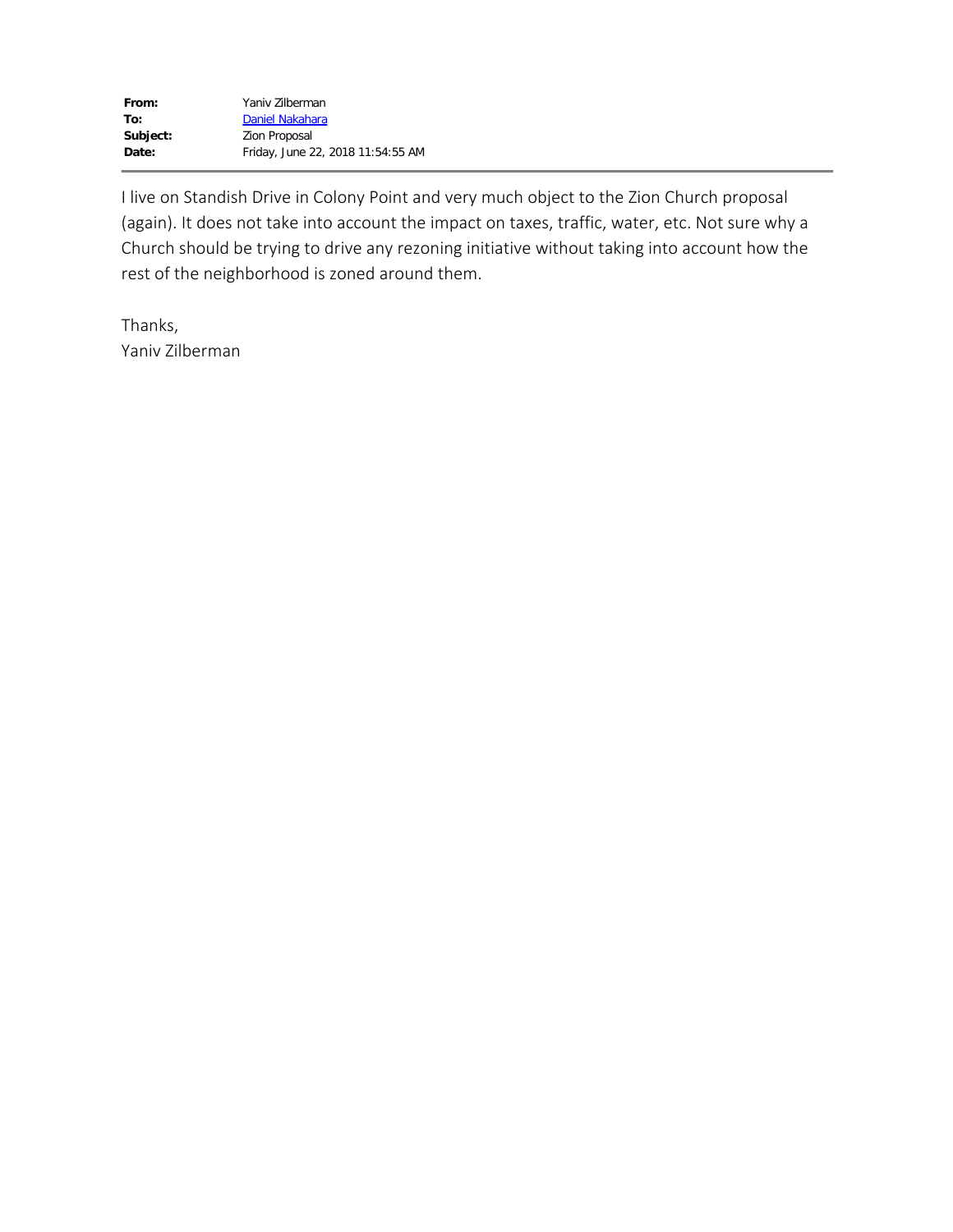# Hi Dan,

Just want to let you know our thoughts here. We adimitelay oppose to rezoning the property. Just don't see the need in DT deerfield. Thanks for your work.

Brad Belden 17 Larkdale E. Rd Deerfield, IL 60015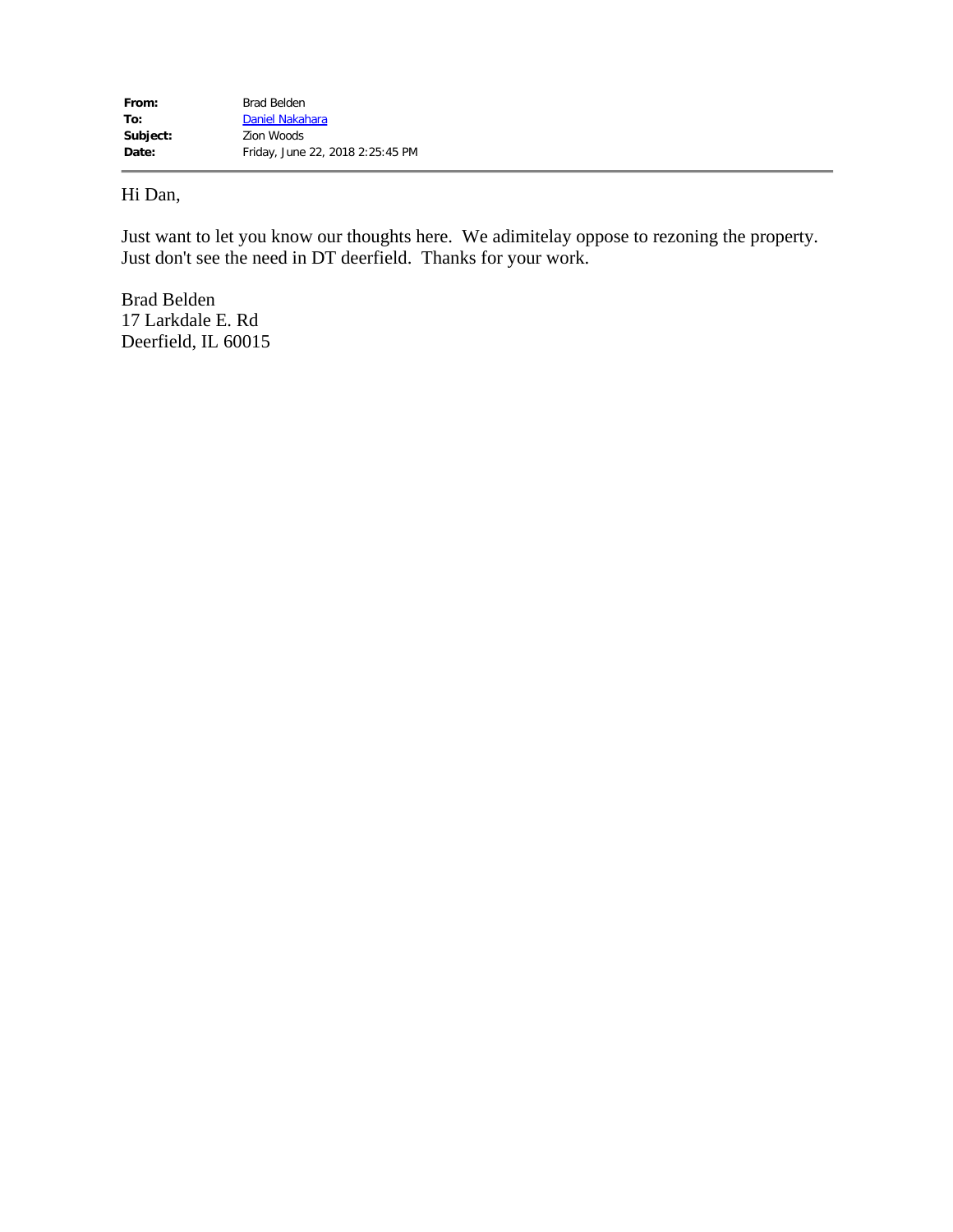| From:    | Jonathan Dien                     |
|----------|-----------------------------------|
| To:      | Daniel Nakahara                   |
| $Cc$ :   | <b>Heather Dien</b>               |
| Subject: | June 28 Public Hearing            |
| Date:    | Friday, June 22, 2018 10:48:31 AM |
|          |                                   |

## To Whom It May Concern,

We live at 915 Heather Road, one of the properties that back up to the Zion Church Property. We moved here four years ago and did not take buying a house lightly. We looked for almost two years for the perfect place to raise our family, and when we saw our current home, we knew it was the one. We saved for years to make the single most significant financial decision of our lives and now feel the value of our home and our investment is on the line. One of the major selling points of our house was the neighborhood. Coming from the city, surrounded by apartment buildings we wanted to find a place that felt like a neighborhood, not a city block. The place we fell in love with captured our idea of a home but it had another benefit - a view. A beautiful open space where we see deer roam freely daily and boy scouts camping in the summer. We were aware that the land could one day be developed, despite it being on a flood plain and flooding everytime it poured. However, we were promised that it would be singlefamily homes as it was zoned R-1 - not apartment buildings.

It was one year after moving in that we first heard about the Zion Woods Proposal, we felt deceived and angry. With the plans having our beautiful neighborhood replaced with views of apartment buildings, parking lots, dumpsters, fire truck turnarounds, retention basins, the threat of more traffic (if possible) on Deerfield Road. This is not in character with the density of the surrounding neighborhoods. Additionally, it has had an impact on the value of our home and neighborhood. There have been three homes sold on our side of the street since this proposal took shape. They all sold for considerable losses and sat on the market for months, while homes on the south side of the block sold quickly for much higher values. It is not a coincidence.

The one thing we agree on with this proposal is the need for more affordable housing in the area. There have been so many apartments that have been built since this proposal came to light, why have none of them included workforce housing? If it's such a priority for the village why hasn't it been pursued elsewhere? As mentioned before, we would fully support this development if it worked with the comprehensive plan and r-1 zoning - single-family homes or cottages. Why is this not possible?

Four years ago the village made a promise to us when we purchased our home; we are asking you to please keep this promise.

Thank you,

Heather and Jonathan Dien 915 Heather Road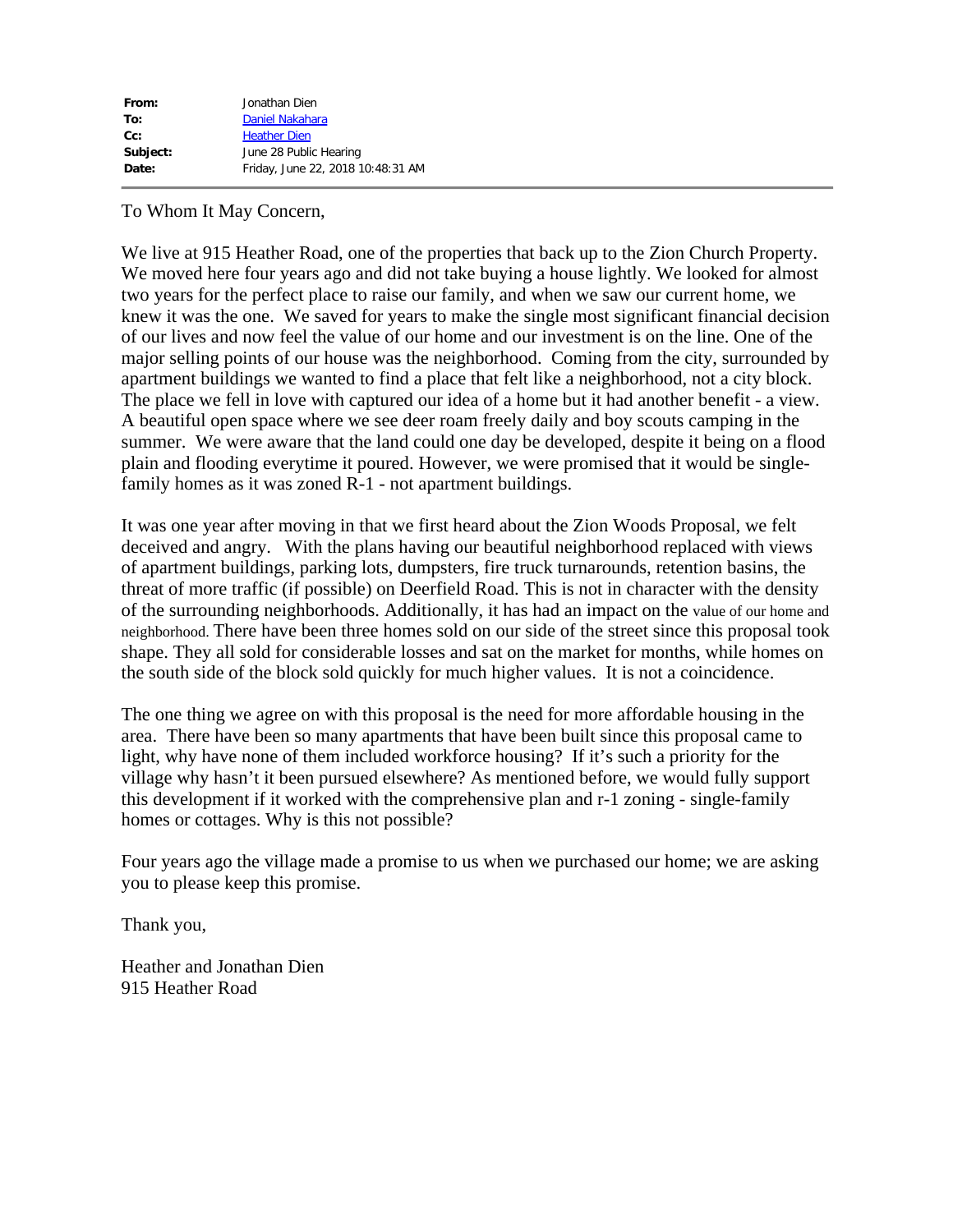Dear Plan Commission,

I recently received the required notice of Public Hearing for the property that borders my backyard, that being Zion Lutheran Church at 10 Deerfield Rd. As I am unable to attend the meeting, I would like to comment in writing regarding their proposal.

I strongly believe that rezoning the property for any sort of multi-family housing on this piece of land is wrong. I purchased my home in 1991 and raised my family there with the understanding that I had made a wise investment in my property. The idea that my bordering neighbor would request a zoning change from R-1 to R-5 was inconceivable.

The precedent that would be set by this change would reflect poorly on the Village. Creating a high-density multi-family development of any sort in the midst of single family residences is not in keeping with the character of the neighborhood. Not only is the spot zoning unacceptable, but the addition of such a large amount of impermeable surface on a flood plain - that being 2 large buildings and a massive amount of pavement for the additional parking required - would create a nightmare when we experience heavy rains. There have been numerous times when the flooding has reached the edges of my neighbor's yard. No amount of retention ponds would accommodate the resulting floods.

Incorporating workforce and special needs housing in the Village is a reasonable request that must be thoroughly investigated and thought out. While Zion Church's statement that they desire to give back to the community is admirable, this is not the way or place to do so. And while there have been several residential developments in Deerfield since the Church initially proposed this concept in December of 2014, it is my understanding that none have included workforce or special needs housing. The Village must explore other options that would not require such an extreme change in zoning or create such a huge impact on the neighbors.

Please do not betray our neighborhood by allowing this extreme request. There are other ways and places to responsibly provide workforce and special needs housing in the Village. Let's work together as a team to explore those options.

Maureen Darnaby 905 Heather Rd.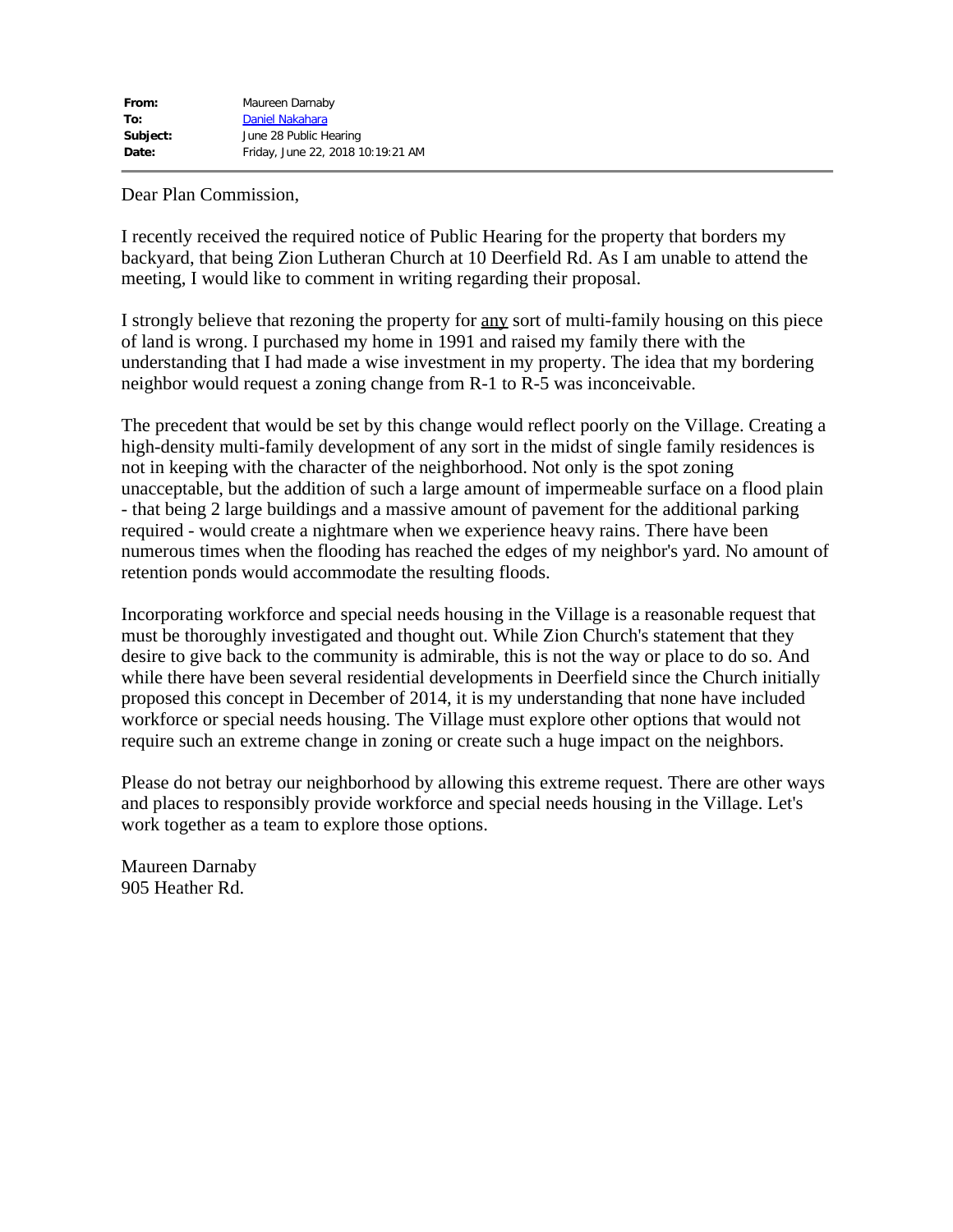| From:    | efslawsklare@gmail.com                     |
|----------|--------------------------------------------|
| To:      | Daniel Nakahara                            |
| Subject: | Opposition To Proposed Zion Woods Proposal |
| Date:    | Friday, June 22, 2018 10:52:06 AM          |

Dan- My name is Richard Sklare. My parents moved into Deerfield in 1968. To say i have witnessed a lot of change in Deerfield in my 50 years of residency here would be an understatement. One of the reasons i chose to raise my family in Deerfield was the outstanding schools. Of course, we know that said education is not truly free as our property taxes are significant. But, that is the decision all property owners have made. Now we have this Zion Woods proposal. The project is geared toward families. Not empty nesters or retired individuals. The additional children added to our school system, will be paying nothing for said education. Their parents will get a free ride on the taxpayer back. This is not fair or reasonable. People save and scrimp to be able to purchase a home in Deerfield so that their children can benefit from our outstanding schools. Why should these folks not be a part of the tax role. Now, of course let's talk about all the money in rent collection that the Developer will make. No one seems to want to talk about this. Of course the Church may have altruistic motives , but not the developer. Pure profit is the motive. Dan, vote no on this proposal. Let the Church build houses property that can add to the tax roles. Deerfield has been under attack from many angles with the advent of McMansions pushing people out and all the proposed development. Keep Deerfield for its tax paying residents, not for the profit of developers. Thank you. Richard Sklare, 600 Bent Creek Ridge.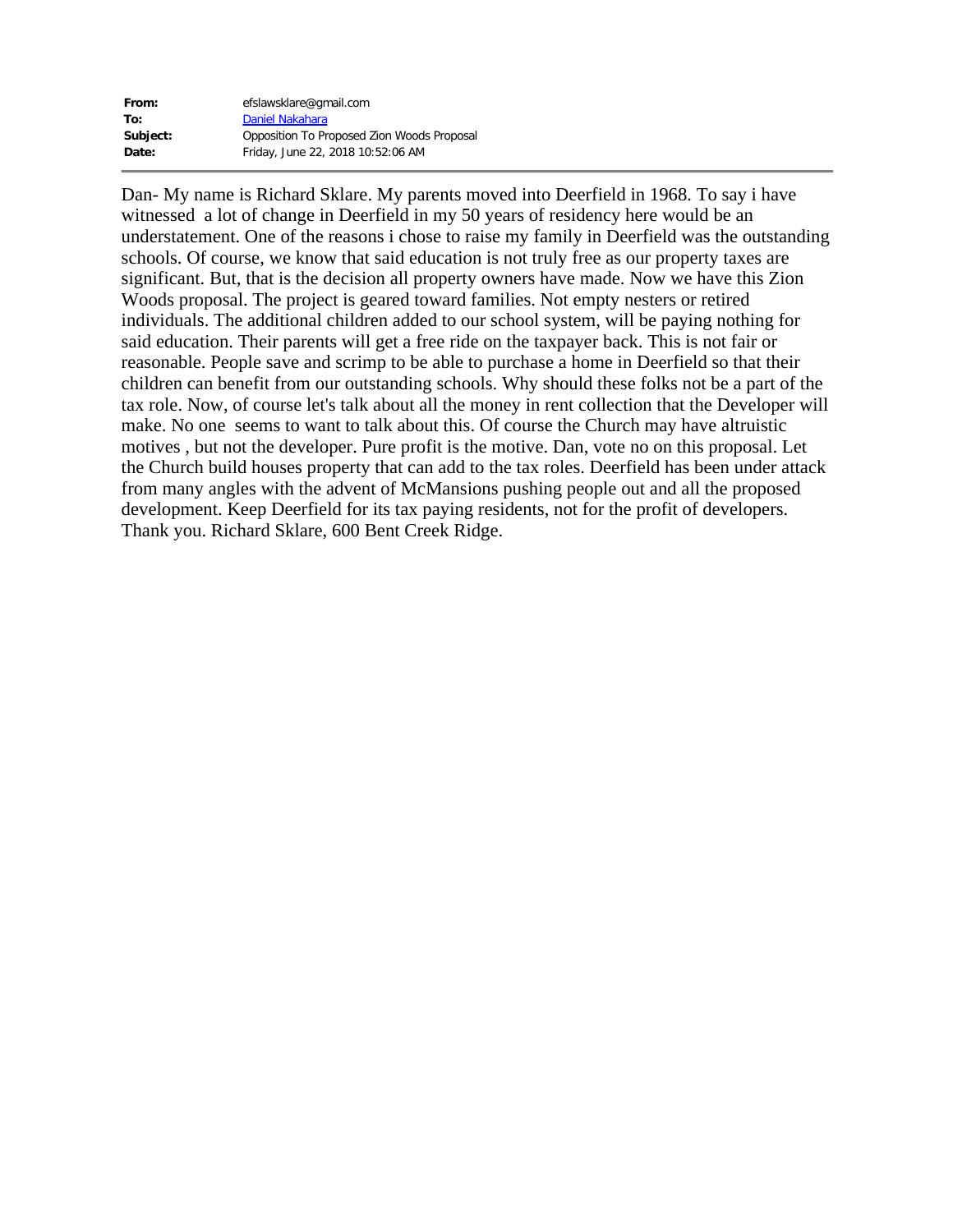Dear Sir,

Why are those in charge of housing in Deerfield constantly trying to make a silk purse into a cow's ear? Several years ago when vacant farmland on Deerfield Road became available, it was sold to a developer who thus far has erected two homes which I believe are priced in million dollar range. Is the urge to build multi unit buildings to compensate? Deerfield is a Pleasant place to live. Let us keep it that way. Congestion is bad and growing. Let us not make it

worse.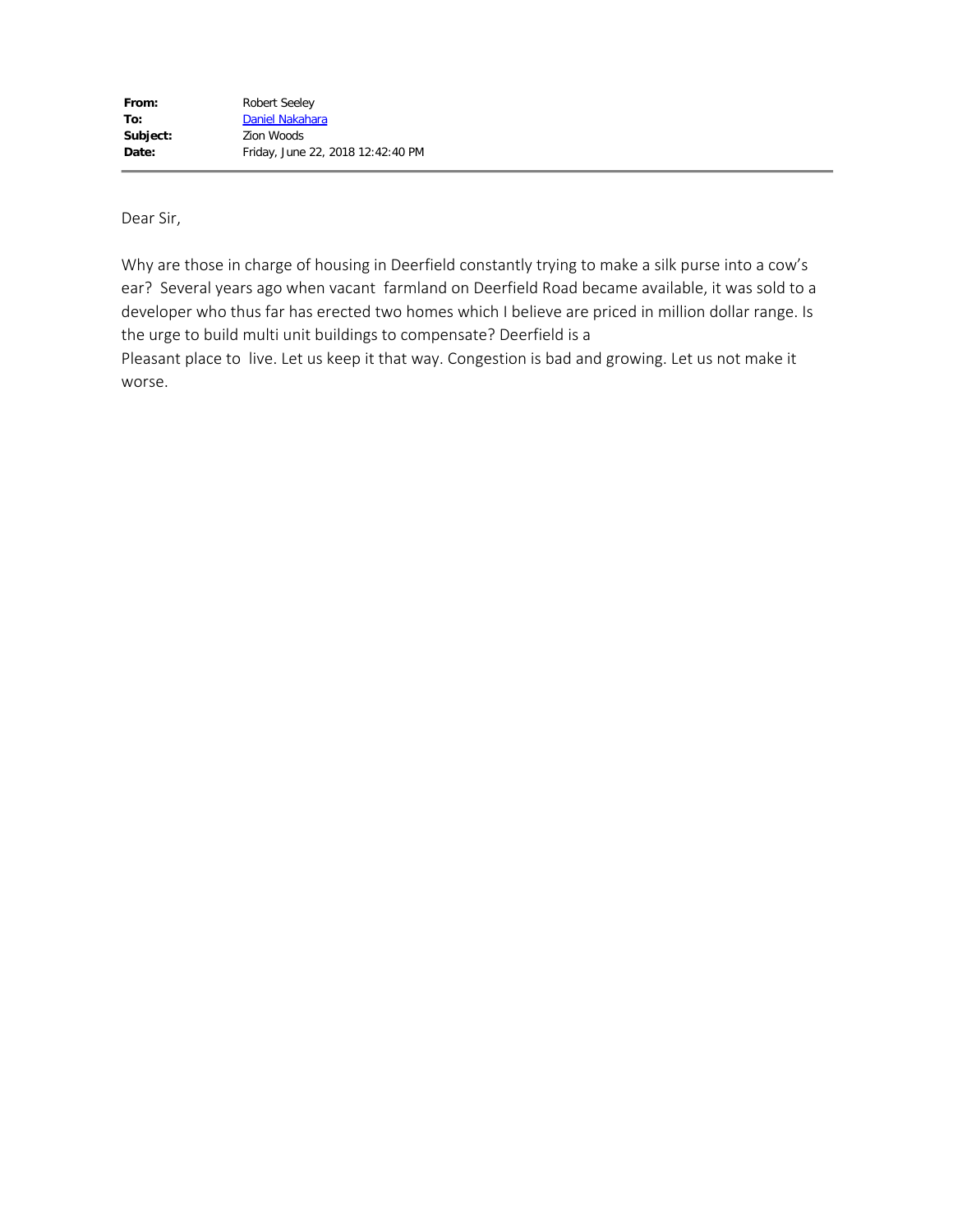| From:    | Limore Zilberman                  |
|----------|-----------------------------------|
| To:      | Daniel Nakahara                   |
| Subject: | Zion Church Project               |
| Date:    | Friday, June 22, 2018 10:37:16 AM |

I am a Colony Point resident and objecting to the Zion Church proposal in totality. Like all of us residents stated last year, the building plans are not conducive to the area as it relates to increased traffic, increased water supply to the creek, increased number of kids into the Kipling school district, etc.

I hope you are taking into consideration the voice of the tax paying residents of Deerfield that do not support these plans.

Thanks, Limore 312-968-1200 (cell)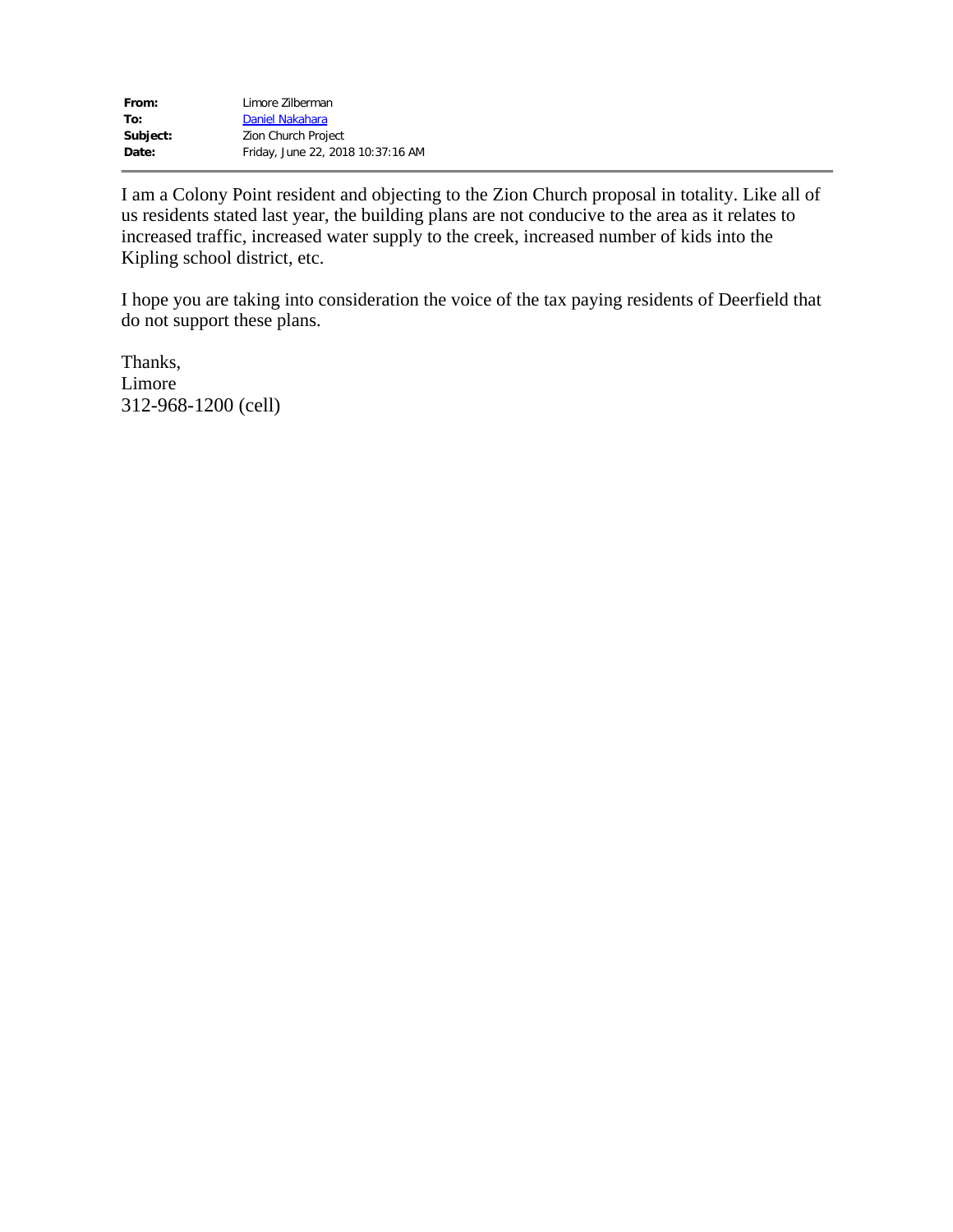#### Hi Dan:

I hope that you are finding the challenges at the other side of the corridor at Village Hall interesting. That said, as a resident of Deerfield living on Heather Road, we find it unconscionable that our Village should provide Zion Church with the ability to rezone their property to the detriment of owners of adjacent properties. It seems that a better use would be for the church to expand their church as was their original intent. If the Church wishes to provide affordable housing then they should find a location not surrounded by expensive , highly taxed homes, and where the venue is more appropriate.

This is turning out to be a zero sum solution whereby Zion wins and neighbors will suffer.

Please have the board consider the fairness to our homeowners who purchased homes knowing that the area would not change and in fact would be hurt economically and aesthetically .

Harvey Herman Shari Herman 1135 Heather Deerfield, Illinois

Sent from my iPad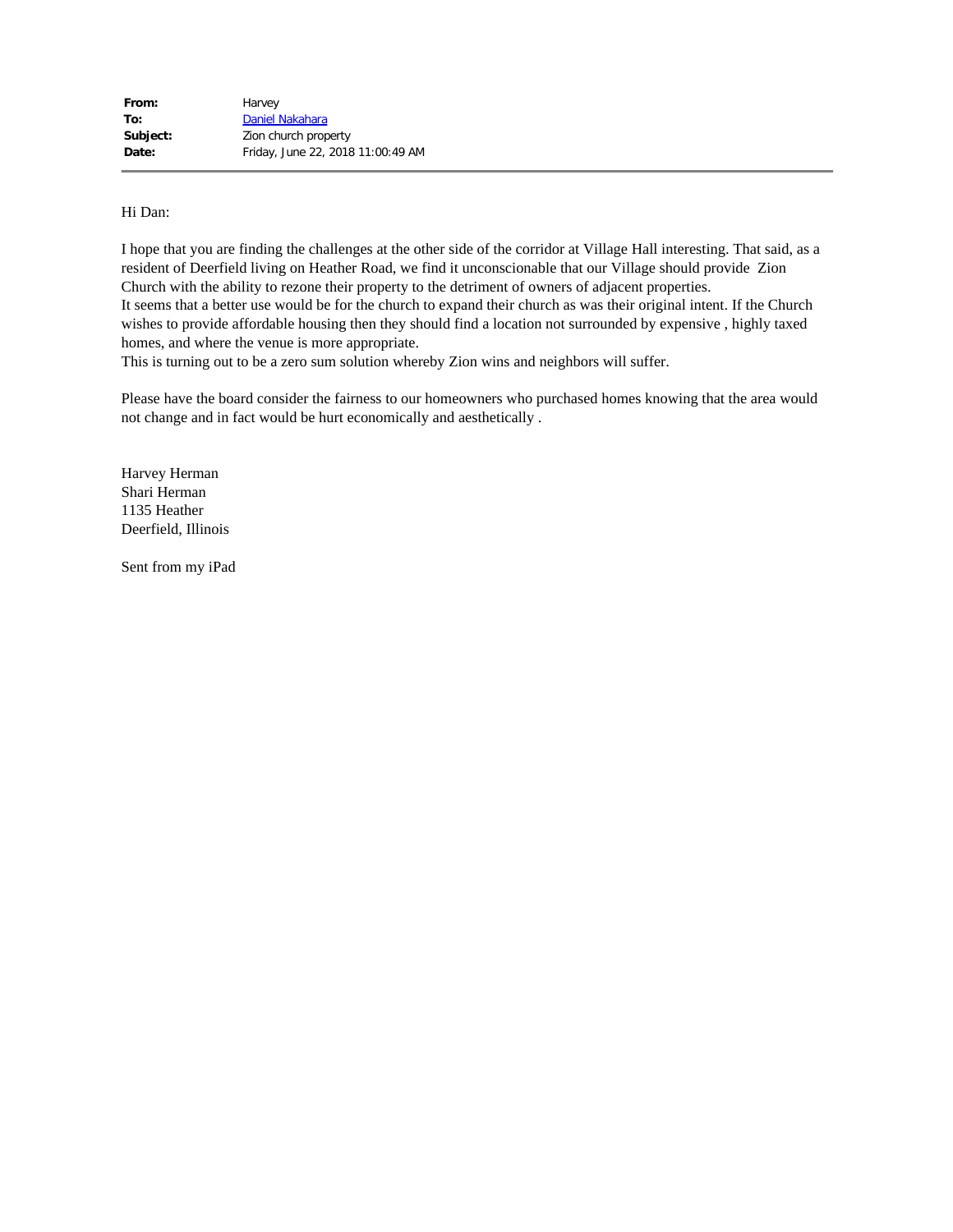Dan

I hope all is well. I live in Kings Cove at 140 Millstone Road where I have lived for 16 years.

My wife and I oppose the planned development of Zion Woods. Traffic on Deerfield rd will only increase with the proposed project. The project surveyors we're counting cars on the day after school concluded for the summer so the amount of traffic was much lighter than usual. They did this last time as well and this provides false information when considering the impact of this project.

Developing a lower volume project would be less objectionable than what is proposed.

-Howard Rosenblum Herosenblum@gmail.com (224)507-3889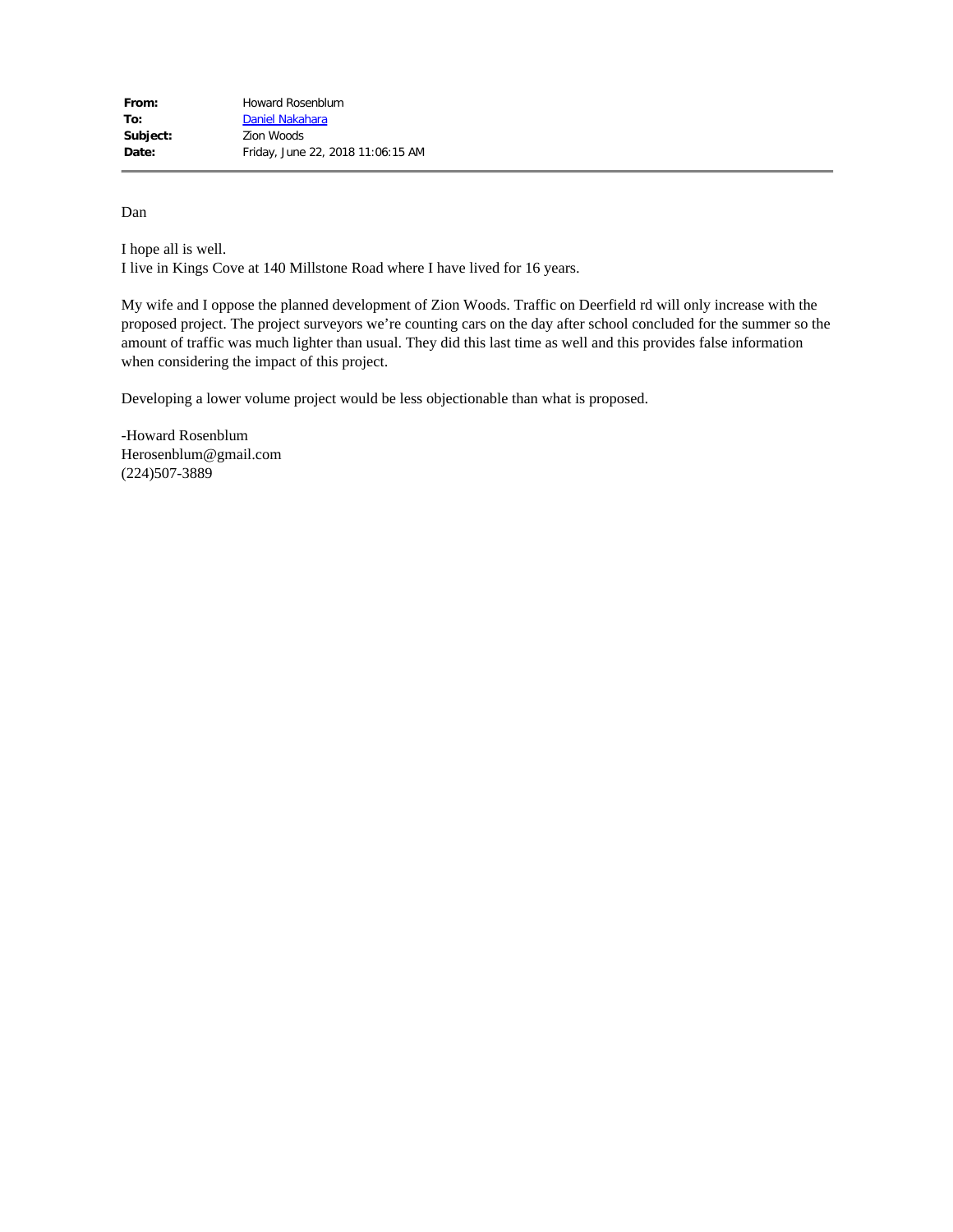

1945 Techny Road, Suite 6 Northbrook, IL 60062

(312) 620-2124 www.homesbyinsignia.com

June 21, 2018

### *VIA ELECTRONIC MAIL*

Village of Deerfield Plan Commission 850 Waukegan Road Deerfield, IL 60015

#### *RE: Zion Woods Proposed Development*

Dear Plan Commission:

Harold and I apologize for being unable to attend the Zion Woods public hearing. Given our inability to attend, Jeff Ryckaert offered to forward our concerns with the Zion Woods proposal. As you know, we are the owners and developers of the six remaining lots at Elysian Way, which is directly across the street from the Zion Church.

We strongly oppose the proposed development for the following reasons.

Rezoning Procedure:

- The rezoning procedure that has been requested by the petitioner is improper.
- Prior to rezoning, there should be a subdivision of the land to into two parcels: (i) the Church parcel and (ii) multi-family parcel. Thereafter, the Church should sell or lease the multi-family parcel to the petitioner in an arm's length transaction.
- The petitioner then can come before Plan Commission to seek R-5 rezoning on the multi-family parcel, at which point that petition should be evaluated on the merits (including density).
- The proximate result of rezoning prior to subdivision is an unjust enrichment to the Church.
- Rezoning the entire 8.8 acre parcel to R-5 substantially and materially increases the property's value as compared the current R-1 residential zoning.

Short Term Ground Lease:

- The 30 year term of the ground lease is materially less than the typical, arms-length ground lease which has a minimum term of 100 years.
- The term of the instant ground lease is likely less than the useful life of the improvements.
- The Village should mandate greater future control over the uses on the parcel, primarily in terms of (i) any reversion rights to the former R-1 zoning classification after the termination of the short-term ground lease; and/or (ii) proposed covenants or restrictions on future development of the Church parcel.
- Given the value created by the rezoning, the Church is left with multiple options to monetize the rezoning. Some of those options include, but are not limited to: (i) post-rezoning, immediate subdivision and subsequent sale of the church parcel to a multi-family developer, who then "by right" could immediately develop market rate apartments; (ii) conducting a 30 year sale leaseback, realize several millions of dollars with the expectation of a large apartment complex to be developed in only 30 years; (iii) engaging in a shorter duration sale leaseback and accelerate the timing for large scale multifamily development, a result which would likely yield a larger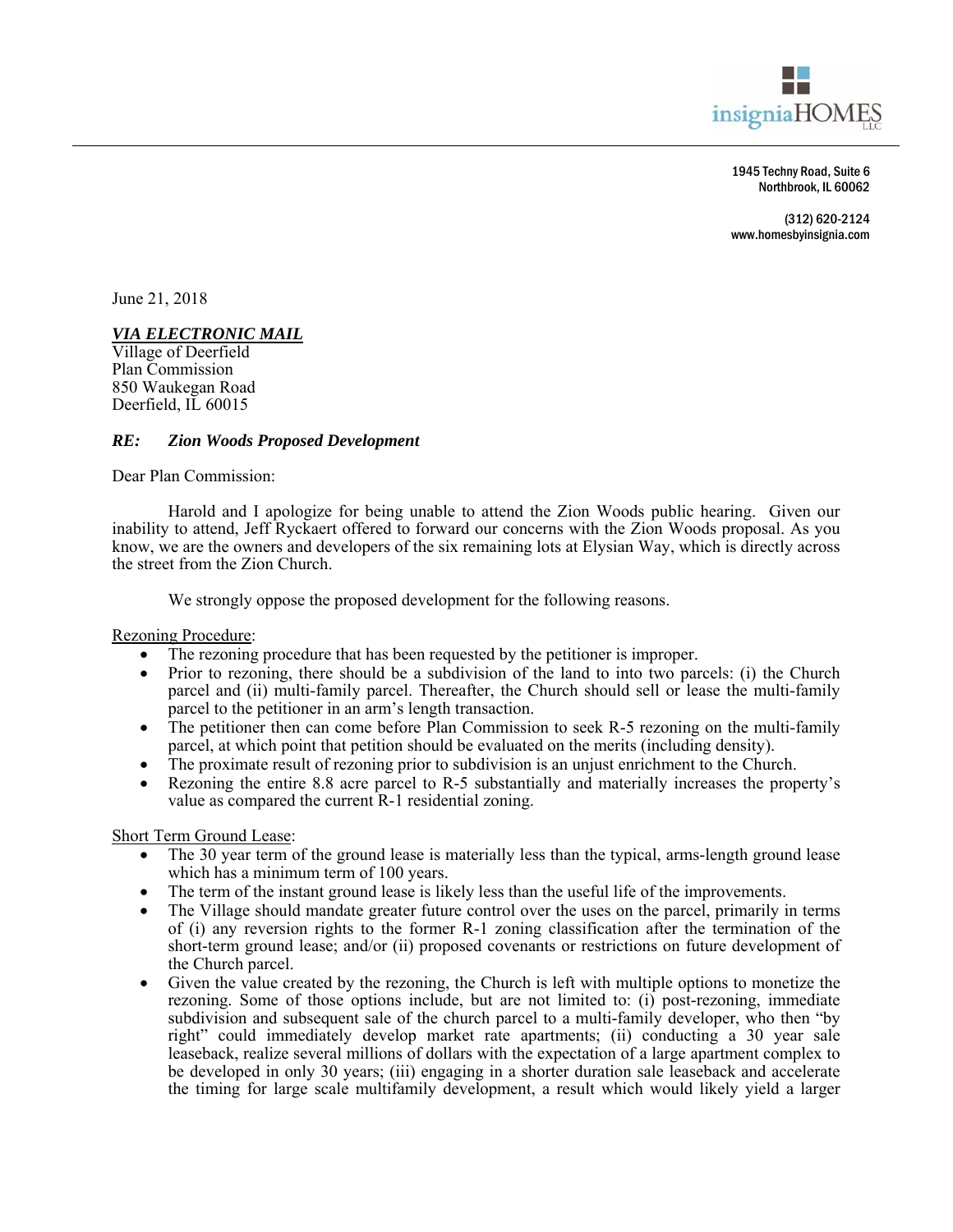purchase price; or (iv) holding the land for the duration of the short term ground lease and sell it as an undeveloped, highly dense multi-family development site in 30 years.

Project Density:

- A rezoning predicated on the gross 8.8 acres creates a skewed density calculation which circumvents traditional, municipal standards for density.
- Given that two distinct operations will occur on the same PIN, density should be calculated using the net acreage of the multifamily parcel, not the complete 8.8 acres.
- Even applying the gross 8.8 acres, the proposed project has a density of 2.82 units/acre.
- Elysian Way sought R-3 zoning with a proposed density of 2.28 units/acre and that request was rejected by this Plan Commission for being too great for this neighborhood.
- Zion Woods is in the same neighborhood as Elysian Way as it is directly across Deerfield Road.
- If 2.28 units per acre was too dense for Elysian Way to receive approval than 2.82 units per acre should unquestionably be too dense for approval.
- The density precedent this Plan Commission set with Elysian Way should be evenly applied to Zion Woods.

Deerfield's Comprehensive Master Plan:

- The proposed development and R-5 PUD zoning classification is at odds with the Deerfield Comprehensive Plan's intended use for this site.
- That Comprehensive Plan does not recognize this parcel as one for future, dense multi-family use but rather that it remains occupied solely by a religious institution, likely under the same R-1 zoning classification.
- Zoning changes not in harmony with a comprehensive plan are, according to the LaSalle factors, a strong indication of spot zoning.
- All adjacent parcels (including those in Highland Park across the river) are for single family residential with a Deerfield zoning classification of R-1 or R-2.
- Elysian Way's R-3 zoning application was in part denied because R-3 was not consistent with the zoning of the adjacent parcels.
- The proposed Zion Woods R-5 PUD deviates substantially further from the surrounding community than Elysian Way would have at R-3.

#### Property Tax:

- The Church is a tax exempt entity. Therefore, it does not pay property tax.
- If no subdivision is required, the Church will remain the taxpayer of record and the proposed development will pay zero property tax.
- The Village should require the proposed development to be structured in such a manner that it pays its fair and equitable share of property tax.

Unanswered Questions:

- Due to the short term nature of the ground lease and deed restriction, the petitioners plan fails to address several key questions.
- All of the following questions were asked in our 2017 correspondence relating to the petitioner's application and the 2018 application fails to address or answer any of them.
	- o What is the intended use of the buildings after the expiration of the ground lease and deed restriction? Do they revert back to the Church for the Church to operate as either market or affordable multi-family units?
	- o Has Zion Church confirmed it can maintain its tax exempt status while receiving ground lease payments?
	- o After the expiration of the ground lease, does the permitted use of affordable and special needs housing remain in force or, overnight, can the then land owner flip the switch to market rate apartments?
	- o Has the church provided the Village with a covenant that it will not, the day after receiving final zoning approval, sell the church parcel to a multi-family developer who will then immediately and 'by right' develop hundreds of apartments on this site? The